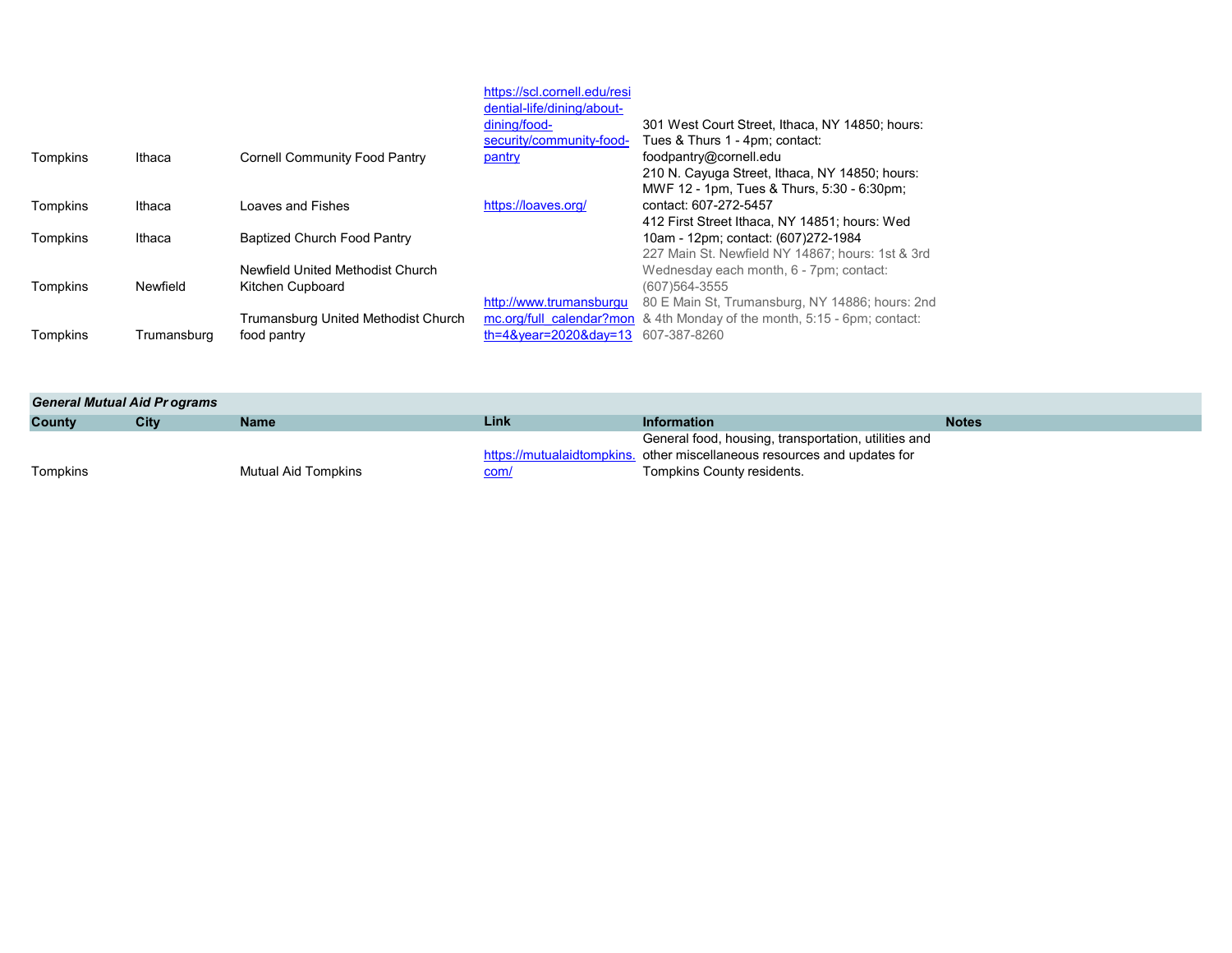## **Western NY**

## **Resources**